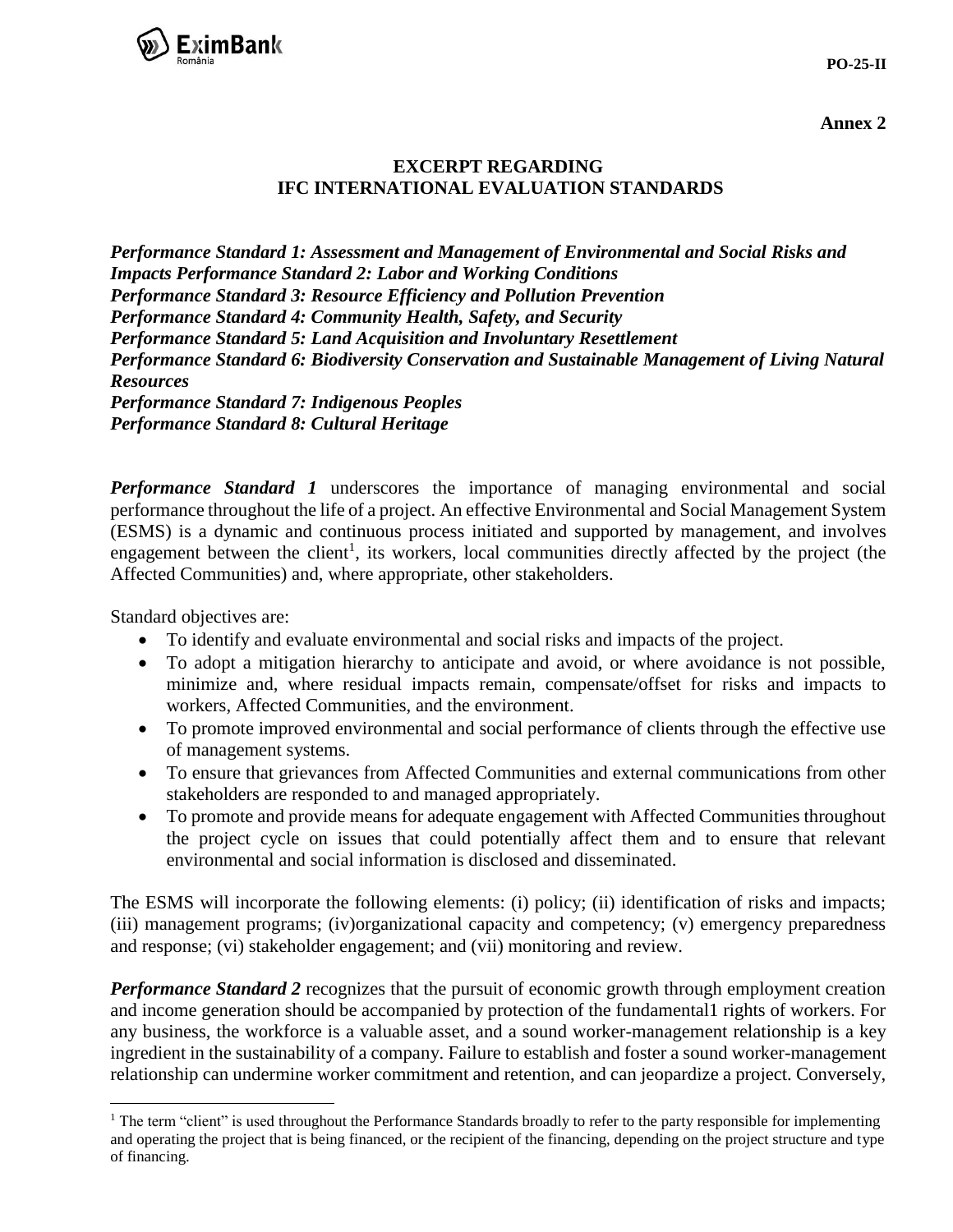

through a constructive worker-management relationship, and by treating the workers fairly and providing them with safe and healthy working conditions, clients may create tangible benefits, such as enhancement of the efficiency and productivity of their operations.

Standard objectives are:

- To promote the fair treatment, non-discrimination, and equal opportunity of workers.
- To establish, maintain, and improve the worker-management relationship.
- To promote compliance with national employment and labor laws.
- To protect workers, including vulnerable categories of workers such as children, migrant workers, workers engaged by third parties, and workers in the client's supply chain.
- To promote safe and healthy working conditions, and the health of workers.
- To avoid the use of forced labor.

*Performance Standard 3* recognizes that increased economic activity and urbanization often generate increased levels of pollution to air, water, and land, and consume finite resources in a manner that may threaten people and the environment at the local, regional, and global levels. There is also a growing global consensus that the current and projected atmospheric concentration of greenhouse gases (GHG) threatens the public health and welfare of current and future generations. At the same time, more efficient and effective resource use and pollution prevention2 and GHG emission avoidance and mitigation technologies and practices have become more accessible and achievable in virtually all parts of the world. These are often implemented through continuous improvement methodologies similar to those used to enhance quality or productivity, which are generally well known to most industrial, agricultural, and service sector companies.

This Performance Standard outlines a project-level approach to resource efficiency and pollution prevention and control in line with internationally disseminated technologies and practices. In addition, this Performance Standard promotes the ability of private sector companies to adopt such technologies and practices as far as their use is feasible in the context of a project that relies on commercially available skills and resources.

Standard objectives are:

- To avoid or minimize adverse impacts on human health and the environment by avoiding or minimizing pollution from project activities.
- To promote more sustainable use of resources, including energy and water.
- To reduce project-related GHG emissions.

*Performance Standard 4* recognizes that project activities, equipment, and infrastructure can increase community exposure to risks and impacts. In addition, communities that are already subjected to impacts from climate change may also experience an acceleration and/or intensification of impacts due to project activities. While acknowledging the public authorities' role in promoting the health, safety, and security of the public, this Performance Standard addresses the client's responsibility to avoid or minimize the risks and impacts to community health, safety, and security that may arise from project related-activities, with particular attention to vulnerable groups.

Standard objectives are:

 To anticipate and avoid adverse impacts on the health and safety of the Affected Community during the project life from both routine and non-routine circumstances.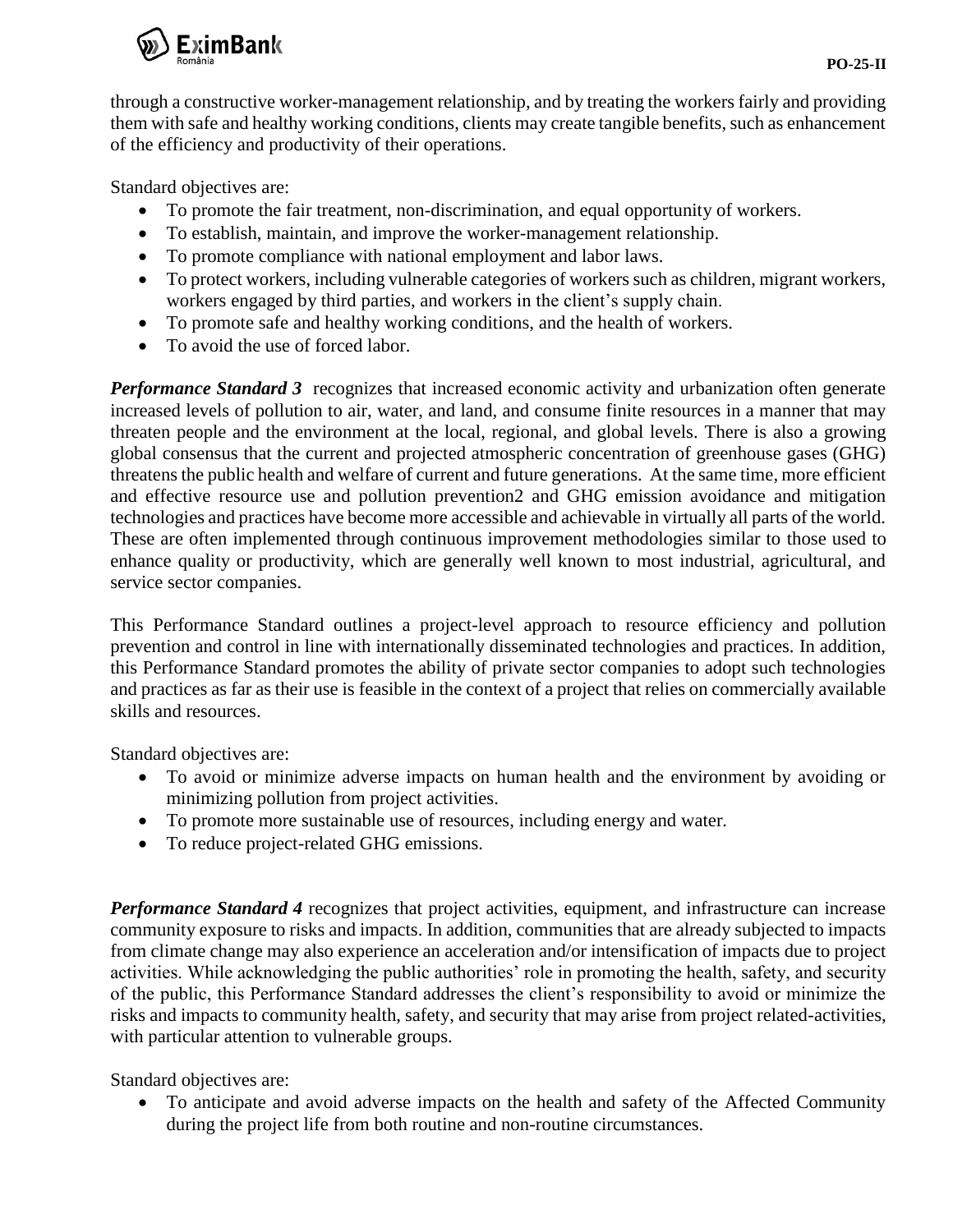

 To ensure that the safeguarding of personnel and property is carried out in accordance with relevant human rights principles and in a manner that avoids or minimizes risks to the Affected Communities.

*Performance Standard 5* recognizes that project-related land acquisition and restrictions on land use can have adverse impacts on communities and persons that use this land. Involuntary resettlement refers both to physical displacement (relocation or loss of shelter) and to economic displacement (loss of assets or access to assets that leads to loss of income sources or other means of livelihood) as a result of projectrelated land acquisition2 and/or restrictions on land use. Resettlement is considered involuntary when affected persons or communities do not have the right to refuse land acquisition or restrictions on land use that result in physical or economic displacement. This occurs in cases of (i) lawful expropriation or temporary or permanent restrictions on land use and (ii) negotiated settlements in which the buyer can resort to expropriation or impose legal restrictions on land use if negotiations with the seller fail.

Standard objectives are:

- To avoid, and when avoidance is not possible, minimize displacement by exploring alternative project designs.
- To avoid forced eviction.
- To anticipate and avoid, or where avoidance is not possible, minimize adverse social and economic impacts from land acquisition or restrictions on land use by (i) providing compensation for loss of assets at replacement costs and (ii) ensuring that resettlement activities are implemented with appropriate disclosure of information, consultation, and the informed participation of those affected.
- To improve, or restore, the livelihoods and standards of living of displaced persons.
- To improve living conditions among physically displaced persons through the provision of adequate housing with security of tenure at resettlement sites.

*Performance Standard 6* recognizes that protecting and conserving biodiversity, maintaining ecosystem services, and sustainably managing living natural resources are fundamental to sustainable development. The requirements set out in this Performance Standard have been guided by the Convention on Biological Diversity, which defines biodiversity as "the variability among living organisms from all sources including, inter alia, terrestrial, marine and other aquatic ecosystems and the ecological complexes of which they are a part; this includes diversity within species, between species, and of ecosystems."

Standard objectives are:

- To protect and conserve biodiversity.  $\Box$
- To maintain the benefits from ecosystem services.
- To promote the sustainable management of living natural resources through the adoption of practices that integrate conservation needs and development priorities.

*Performance Standard 7* recognizes that Indigenous People, as social groups with identities that are distinct from mainstream groups in national societies, are often among the most marginalized and vulnerable segments of the population. In many cases, their economic, social, and legal status limits their capacity to defend their rights to, and interests in, lands and natural and cultural resources, and may restrict their ability to participate in and benefit from development. Indigenous People are particularly vulnerable if their lands and resources are transformed, encroached upon, or significantly degraded. Their languages, cultures, religions, spiritual beliefs, and institutions may also come under threat. As a